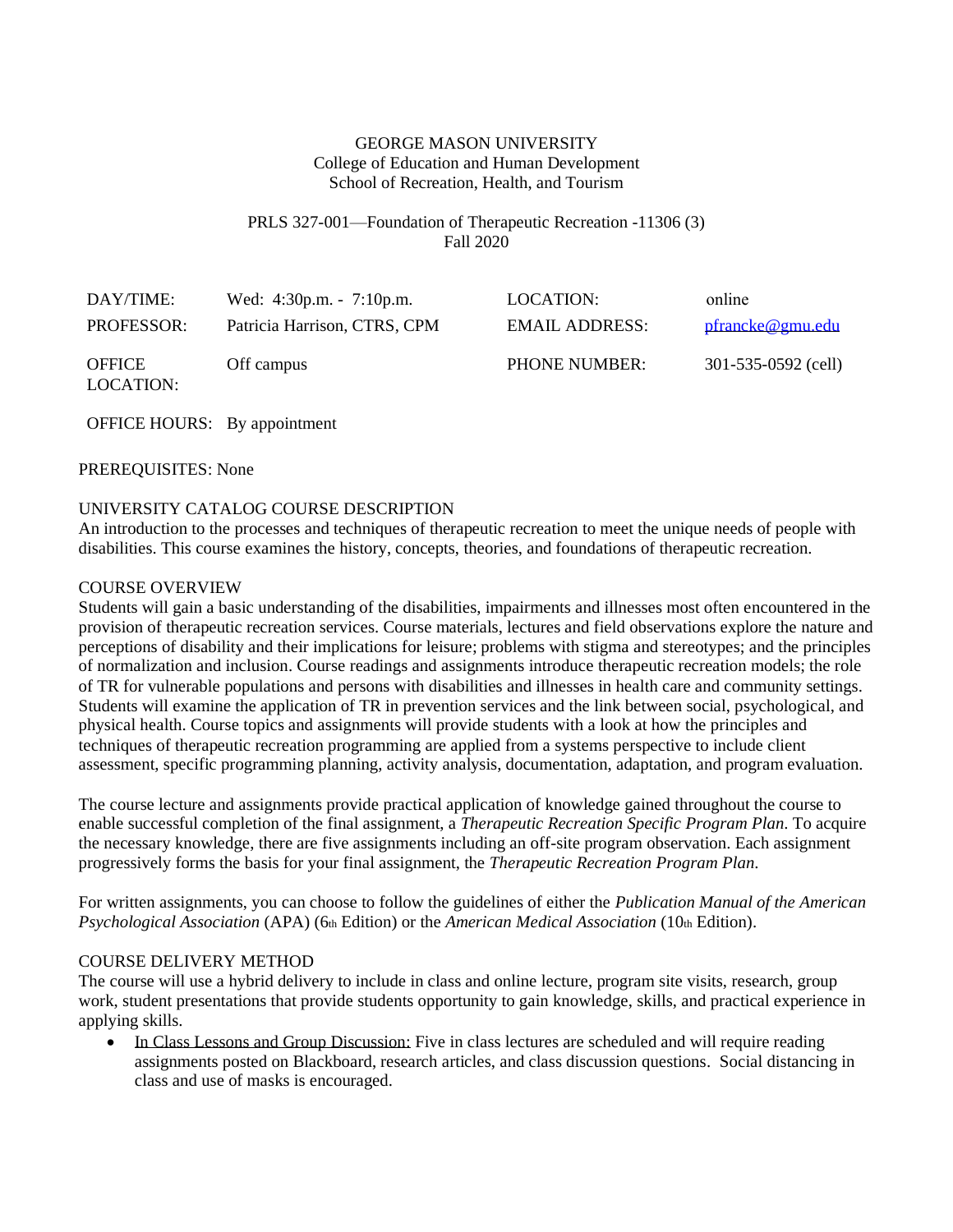- On-Line Lessons and Group Work: Six on-line classes are scheduled and will require connecting to Blackboard Ultra or another web-based group meeting format as scheduled.
- Student Presentations: Three sessions provide students the opportunity to briefly present completed assignments
- Self-Study: Three class sessions provide out of class time for individual research/self-study days or work sessions to complete assignments.
- Off-campus Visitation: One off-site program visitation will provide an opportunity for students to experience TR activities.
- Assignments: There are 5 assignments to assess the student's ability to apply learning materials.
- Post Lecture Quizzes: 5 Post lecture, on-line quizzes will assess learning of course objectives.

# TECHNICAL REQUIREMENTS

Students are encouraged to bring their personal laptop for some classes have exercises that will require group discussion and report out of ideas and class exercises. To participate in this course, students will need to satisfy the following technical requirements:

- High-speed Internet access with a standard up-to-date browser, either Internet Explorer or Mozilla Firefox is required (note: Opera and Safari are not compatible with Blackboard).
- Students must maintain consistent and reliable access to their GMU email and Blackboard, as these are the official methods of communication for this course.

# **EXPECTATIONS**

Log in Frequency: Students must actively check the course Blackboard site and their GMU email for communications from the instructor, class discussions, and/or access to course materials at least 2 days before class and by noon on the day of class.

Participation: Students are expected to actively engage in all course activities throughout the semester, which includes:

- viewing all course materials
- attend all class sessions
- submit and bring (when requested) hard copies of assignments and worksheets to class (or view on laptop)
- actively participate in class discussions
- complete in-class exercises, and
- submit all assignments by the due dates assigned.

Technical Competence: Students are expected to demonstrate competence in the use of all course technology. Students who are struggling with technical components of the course are expected to seek assistance from the instructor and/or College or University technical services.

Technical Difficulties: Students should anticipate some technical difficulties during the semester and should, therefore, budget their time accordingly. Late work will not be accepted based on individual technical issues.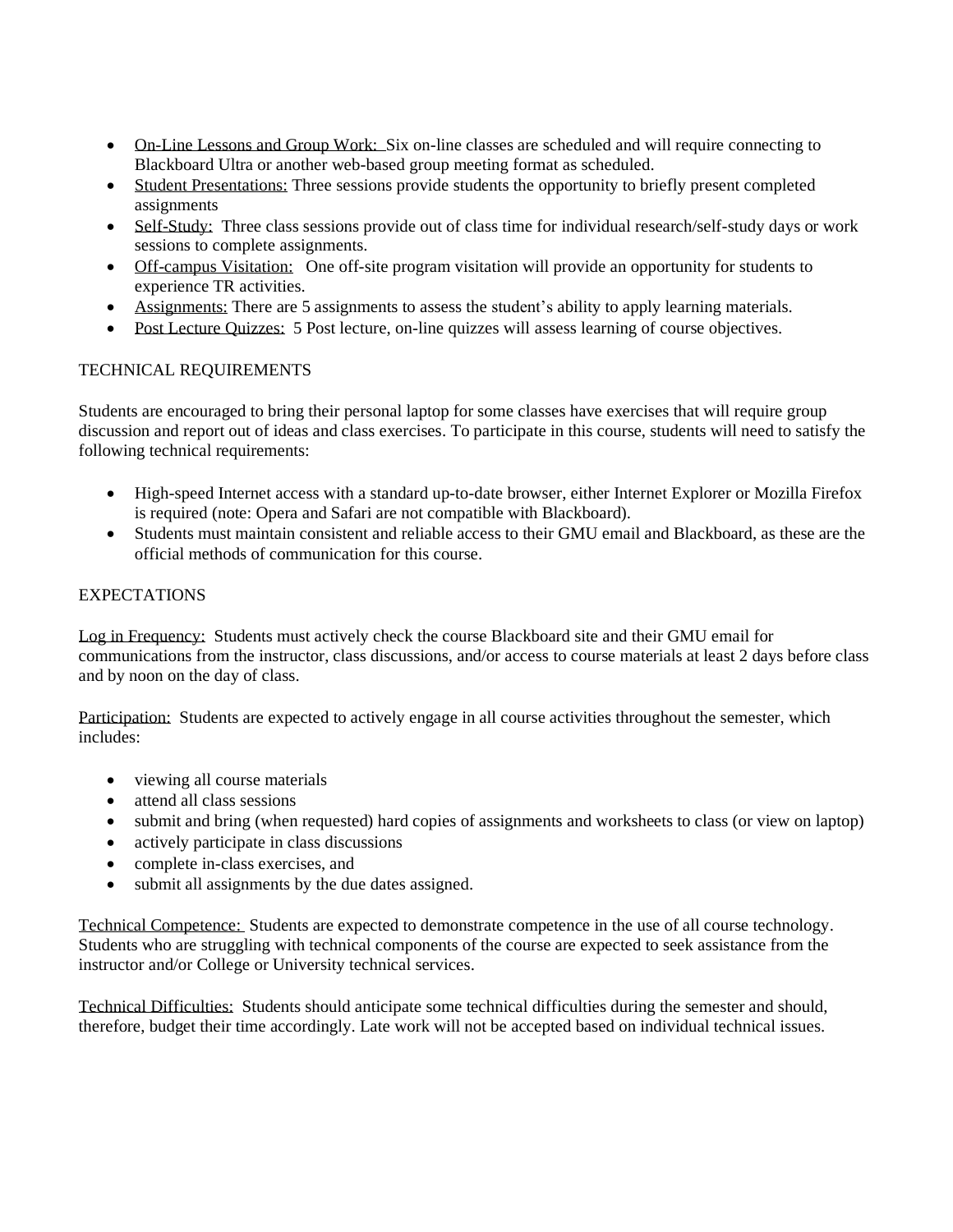Workload: Please be aware that this course is not self-paced. Students are expected to meet specific deadlines and due dates listed in the Class Schedule section of this syllabus. It is the student's responsibility to keep track of the weekly course schedule of topics, readings, activities and assignments due.

Instructor Support: Students may schedule a one-on-one meeting to discuss course requirements, content or other course-related issues. Those unable to come to a Mason campus can meet with the instructor via telephone or web conference. Students should email the instructor to schedule a one-on-one session, including their preferred meeting method and suggested dates/times.

Accommodations: Learners who require reasonable accommodations must be registered with George Mason University Disability Services.

Covid-19 Special Accommodation: Students unable to attend in class instruction and require participation via online, must notify the instructor 1 week in advance of each in class session. If your unable to join in on any schedule program visitation, students must request an alternative assignment at least 1 week in advance.

## COURSE OBJECTIVES

- Discuss the key factors influencing the development and practice of TR as a profession to include, historical events and legislation influences.
- Discuss the key foundational theories, concepts, and philosophy of therapeutic recreation.
- Demonstrate an understanding of therapeutic recreation programming models and principles and discuss the continuum theory in the delivery of leisure services for people with disabilities from treatment to independent recreation participation.
- Justify the health benefits of therapeutic recreation and discuss psychological and social implications of illness and disability.
- Distinguish between the roles of staff in the provision of the rapeutic recreation in community and health care settings.
- Discuss the purpose and processes associated with group and individualized program planning.
- Analyze and design activities for therapeutic outcome: functional intervention, leisure education and recreation participation.
- Discuss the importance of and techniques for developing appropriate therapeutic relationships and utilizing social networks and family in the planning and provision of services.
- Identify key components of ethical behavior in therapeutic recreation, responsibilities for professional development, cultural competence, credentialing, and professionalism in therapeutic recreation services.

### PROFESSIONAL ASSOCIATION STANDARDS:

Further, upon completion of this course, students will meet the following professional accreditation standards through the Council on Accreditation of Parks, Recreation, Tourism and Related Professions (COAPRT):

7.01: Students graduating from the program shall demonstrate the following entry-level knowledge: a) the nature and scope of the relevant park, recreation, tourism or related professions and their associated industries; b) techniques and processes used by professionals and workers in these industries; and c) the foundation of the profession in history, science and philosophy.

# REQUIRED READINGS

The course will use: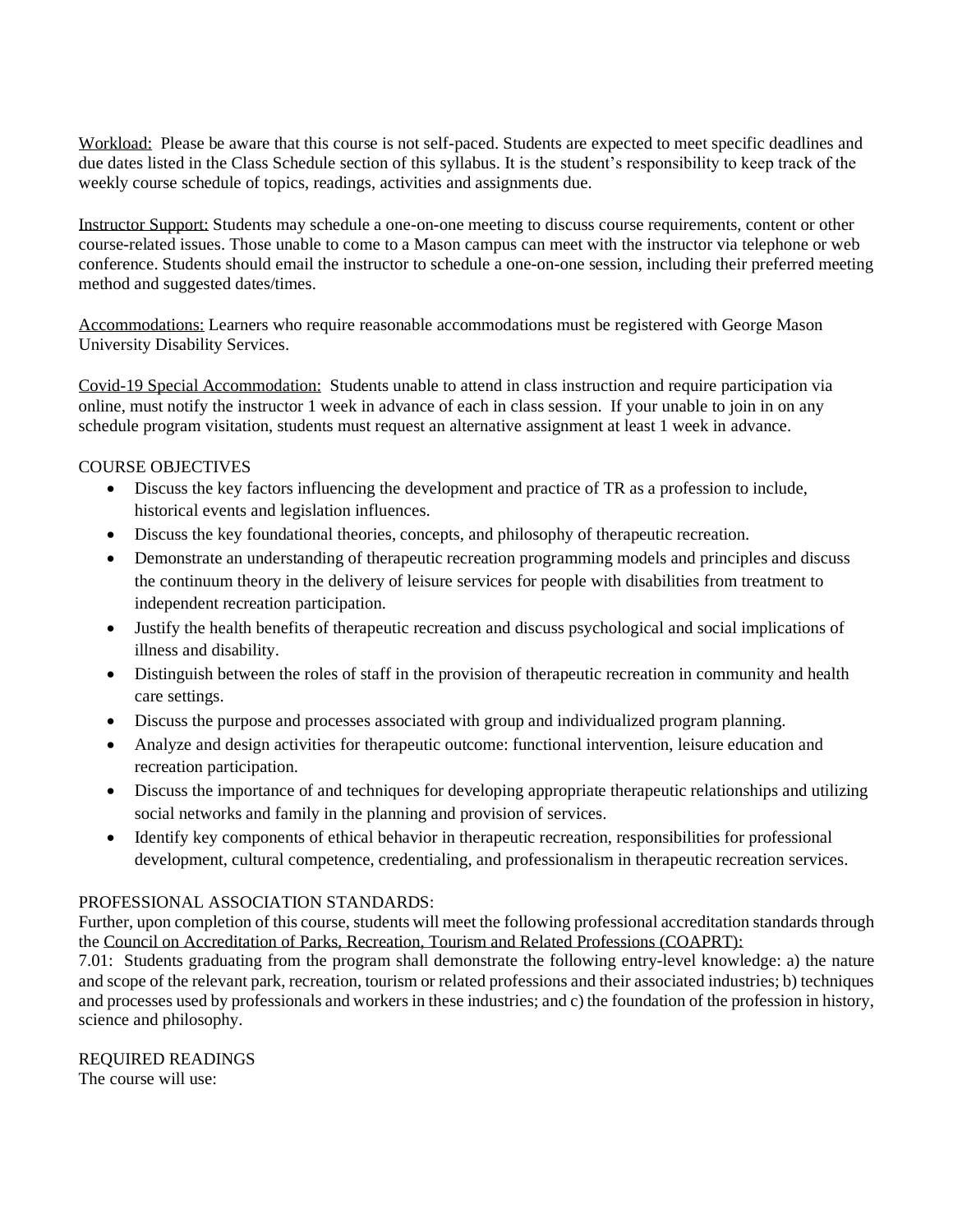- Course Text: Carter, Marcia Jean; Van Andel, Glen E. (2011-02-01). Therapeutic Recreation: A Practical Approach (Page v). Waveland Pr Inc. (in lieu of using text, students may use library resources on the selected topics in order to prepare for discussion and assignments)
- Articles, Websites, documents and handouts
- Outside research and reading assignments

## COURSE PERFORMANCE EVALUATION

- Unless otherwise noted, **assignments must be submitted to the designated assignment folder on our course Blackboard**. This allows for an "originality check" and you can also view your own originality report. All written papers are to be submitted in WORD (doc) format.
- Assignments are due at the beginning of class on the specific due date.
	- o **Papers received after the beginning of class will be considered late and will receive a 10% deduction for submissions up to 24 hours after due date.**
	- o **Late assignments received past the 24-hour period will receive a 20% deduction (per week) and no assignments will be accepted after 3 weeks post due date**. If you encounter extreme emergencies or are participating in a pre-approved university-sponsored function, exceptions may be made; however, these must be discussed with me to determine if they fall in this category. I strongly encourage you to make a back-up copy of any work submitted since computers have been known to crash at the most inopportune times.
- **Class Participation** 
	- o 20 points: Attend and arrive to class on time (attendance taken at the beginning of class); students may be excused for 1 class without a valid authorized excused absence.
	- o 20 points: Read materials BEFORE class, listen attentively, and offer examples that demonstrate understanding of lecture content, ideas, or materials related to the topic
	- o 10 points: Assignments requiring oral presentations are presented in an interesting and thorough manner within time limits designated.

### **Assignment 1: Theories & Concepts Guiding the Practice of TR (100 points)**

Write a 3 to 4 page paper that provides an overview of selected theory/concept to include: 1) who authored the theory; 2) a detailed description of the theory or concept; 3) the hypothesis of the theory or concept; 4) implications and/or value of the theory to people with disabilities and TR; 5) how the theory is applied within the field of TR; 6) give at least 4 specific examples of how you would take an activity and apply the theory. (References and Citation of research articles required)

### **\*\*\*\*\* Students volunteering to provide a short 10 min overall of the theory or concept during an in-class or online session will be allowed to "waive completion of" one quiz (worth 25 points).**

### **Assignment 2: Disability Profile (100 points)**

Acquire a detailed understanding of a specific disability, their treatment needs, functional abilities, and the types of therapeutic recreation activity that meets the leisure related needs of the disability or diagnostic group. Students will prepare a Disability Profile and present key information to class. This assignment may be completed individually or in a small group (2-3 students). Students will use the associated course text chapter or research to prepare a 10-minute presentation for the class.

### **Assignment 3: TR Modalities and Facilitated Activities (100 points) pages 83 -101**

Review a variety of facilitated therapeutic activities outlined in the course text. The facilitated techniques frame, guide, or inform the practice of therapeutic recreation. Students will prepare a 2 to 3-page overview of the use of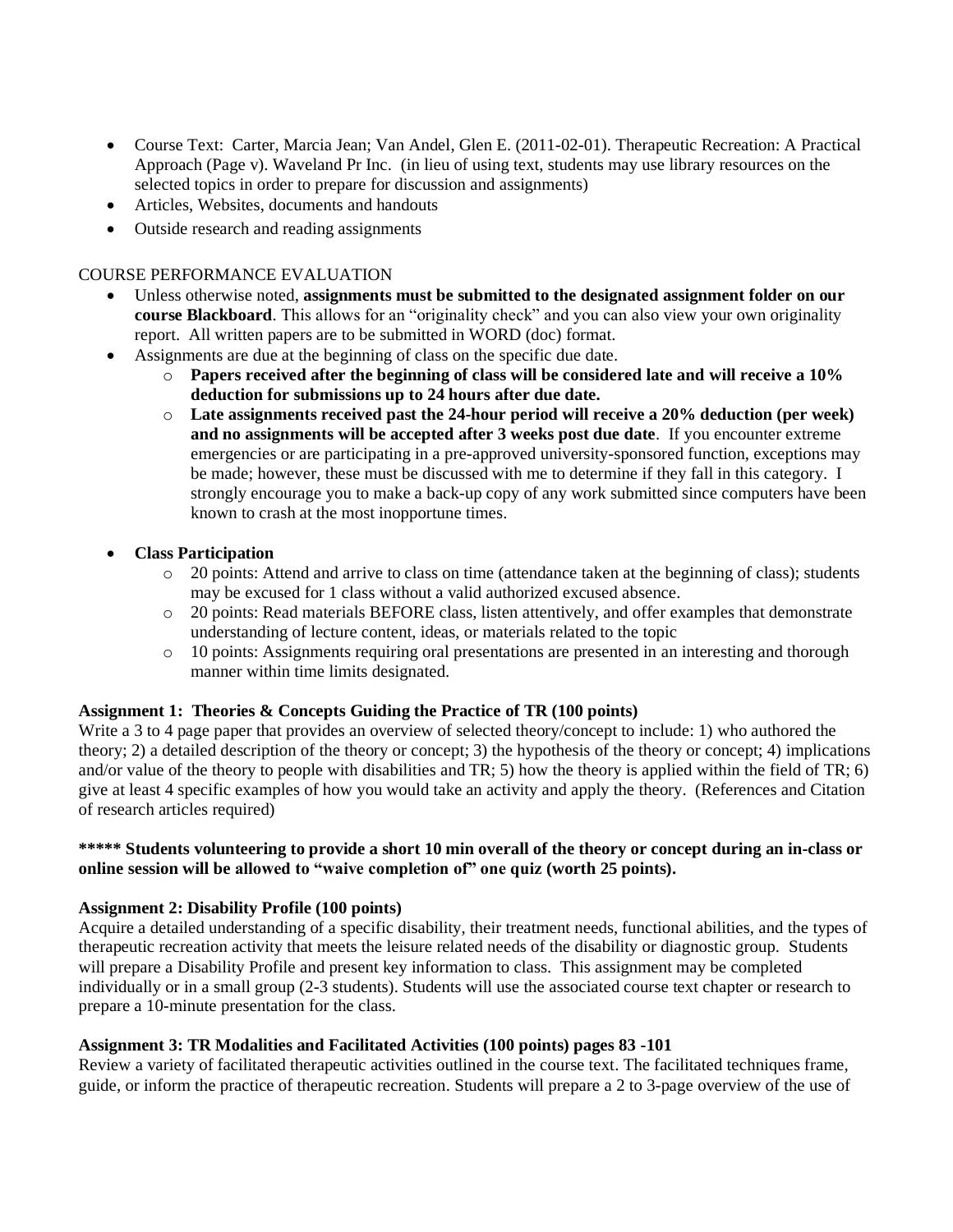specific TR Modality or Facilitated Activity; description, settings, populations, outcomes and specific techniques for applying the activity. Students will share their selected modality with class during class discussion.

#### **Assignment 4: Development of Individual Program Plan (100 points)**

Prepare an Individual Program Plan based on the individual featured in the video of "A Cerebral Game". Present you plan during class discussion,

### **Assignment 5: Therapeutic Recreation – Therapeutic Recreation Specific Program Plan (300 points)**

Develop a program plan for a specific disability group that includes rationale for program, purpose appropriate goals, objectives, performance measures, selected activities and evaluation methodology.

### **Post Lecture Assessment of Learning Objectives (150 points)**

Complete 6 on-line quizzes to assess understanding of the critical concepts, theories, populations served, and methods used in the application of TR settings.

### **Class Participation (50 pts)**

Students are expected to:

- Attend all classes (attendance taken at the beginning of class)
	- o Points will be deducted for students that miss or are more than 45 minutes late (without excused absence) for class sessions: 10% 3 classes, 25 % 4 classes, 35% 5 classes, 50% 4 classes
- Read materials BEFORE class, listen attentively, and offer thoughts and examples that demonstrate understanding of lecture content, ideas, or materials related to the topic.

#### **Graded Point System**

Course grade is based on a point system, with a possible 1000 total points for assignments, exam, and participation. **Requirements Points**

| .          |
|------------|
| 100        |
| 150        |
| 150        |
| 100        |
| <b>300</b> |
| 50         |
| 150        |
|            |

### **Grading Scale**

| $A_{+} = 1000 - 985$ | $B_{+} = 899 - 885$ | $C_{+}$ = 799 – 785 | $D = 600 - 690$ |
|----------------------|---------------------|---------------------|-----------------|
| $A = 984 - 930$      | $B = 884 - 830$     | $C = 784 - 730$     | $F = 00 - 590$  |
| $A- = 929 - 900$     | $B - = 829 - 800$   | $C_{-}$ = 729 – 700 |                 |

### **Professional Disposition**

Students are expected to exhibit professional behaviors and dispositions. See [https://cehd.gmu.edu/students/polices](https://cehd.gmu.edu/students/polices-procedures/)[procedures/](https://cehd.gmu.edu/students/polices-procedures/)

#### **Class Schedule**

Class held Wednesday at 4:30 pm unless otherwise noted in the detailed class schedule attached. Note: Faculty reserves the right to alter the schedule as necessary, with notification to students.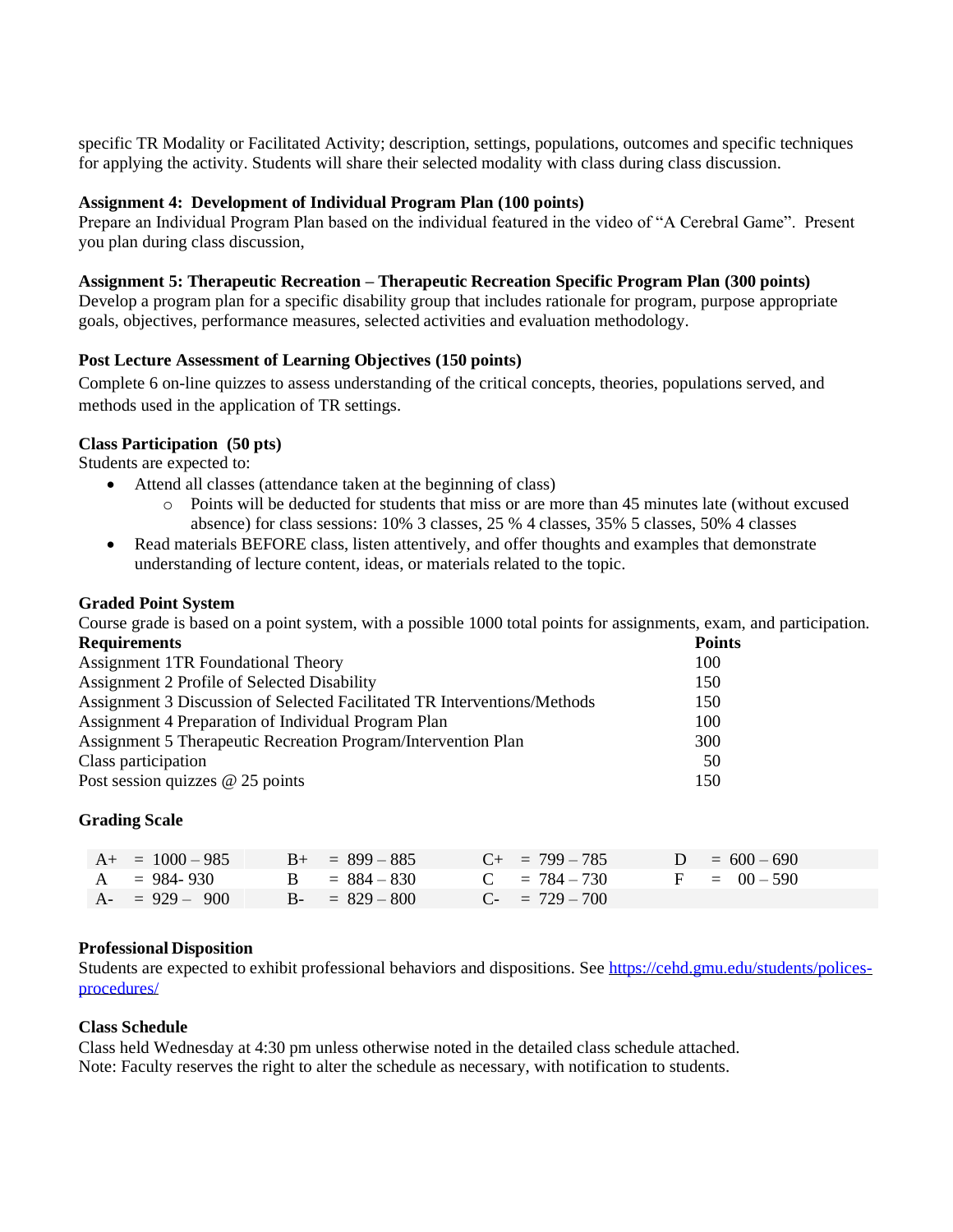# **Core Values Commitment**

The College of Education and Human Development is committed to collaboration, ethical leadership, innovation, research-based practice, and social justice. Students are expected to adhere to these principles: [http://cehd.gmu.edu/values/.](http://cehd.gmu.edu/values/)

# **GMU Policies and Resources for Students**

### *Policies*

- Students must adhere to the guidelines of the Mason Honor Code (see https://catalog.gmu.edu/policies/honorcode system/).
- Students must follow the university policy for Responsible Use of Computing (see [http://universitypolicy.gmu.edu/policies/responsible-use-of-computing/\)](http://universitypolicy.gmu.edu/policies/responsible-use-of-computing/).
- Students are responsible for the activating their Mason email account and checking it regularly to view university communications. All communications to students are sent from the university, college, school, and program **solely** through their Mason email account.
- Students with disabilities who seek accommodations in a course must be registered with George Mason University Disability Services. Approved accommodations will begin at the time the written letter from Disability Services is received by the instructor (see [https://ds.gmu.edu/\)](https://ds.gmu.edu/).
- Students must silence all sound emitting devices during class unless otherwise authorized by the instructor.

## *Campus Resources*

- Support for submission of assignments to Tk20 should be directed to tk20help@gmu.edu or https://cehd.gmu.edu/aero/tk20. Questions or concerns regarding use of Blackboard should be directed to http://coursessupport.gmu.edu/.
- For information on student support resources on campus, see https://ctfe.gmu.edu/teaching/student-supportresources-on-campus
- For additional information on the College of Education and Human Development, please visit our website https://cehd.gmu.edu/students/ .

| Date        | <b>Topic</b>                                                                                                                          | <b>Required</b><br><b>Reading</b> | <b>Assignment</b><br><b>Information</b> |
|-------------|---------------------------------------------------------------------------------------------------------------------------------------|-----------------------------------|-----------------------------------------|
| August 26   | <b>Intro to Therapeutic Recreation</b>                                                                                                | Chapter 2                         |                                         |
| In class    | Topics covered: 1) Defining Therapeutic Recreation, 2) Philosophy                                                                     | PowerPoints                       |                                         |
|             | of TR, 3) TR History, 4) Today's Health-Care System, 5)<br><b>Professional Standards</b>                                              | Articles                          |                                         |
|             | Discuss the history, factors and perspectives that have contributed<br>$\circ$<br>to the current definition of therapeutic recreation |                                   |                                         |
|             | Identify the purpose of therapeutic recreation<br>$\circ$<br>Describe the basic nature of health-care delivery systems<br>$\circ$     |                                   |                                         |
|             | Identify professional standards and ethics<br>$\circ$                                                                                 |                                   |                                         |
| September 2 | Topics Covered: Theories and Concepts guiding the practice, design                                                                    | Research                          |                                         |
| On-line     | and implementation of TR                                                                                                              | articles from<br>students         |                                         |

# **COURSE SCHEDULE – Spring Semester 2020**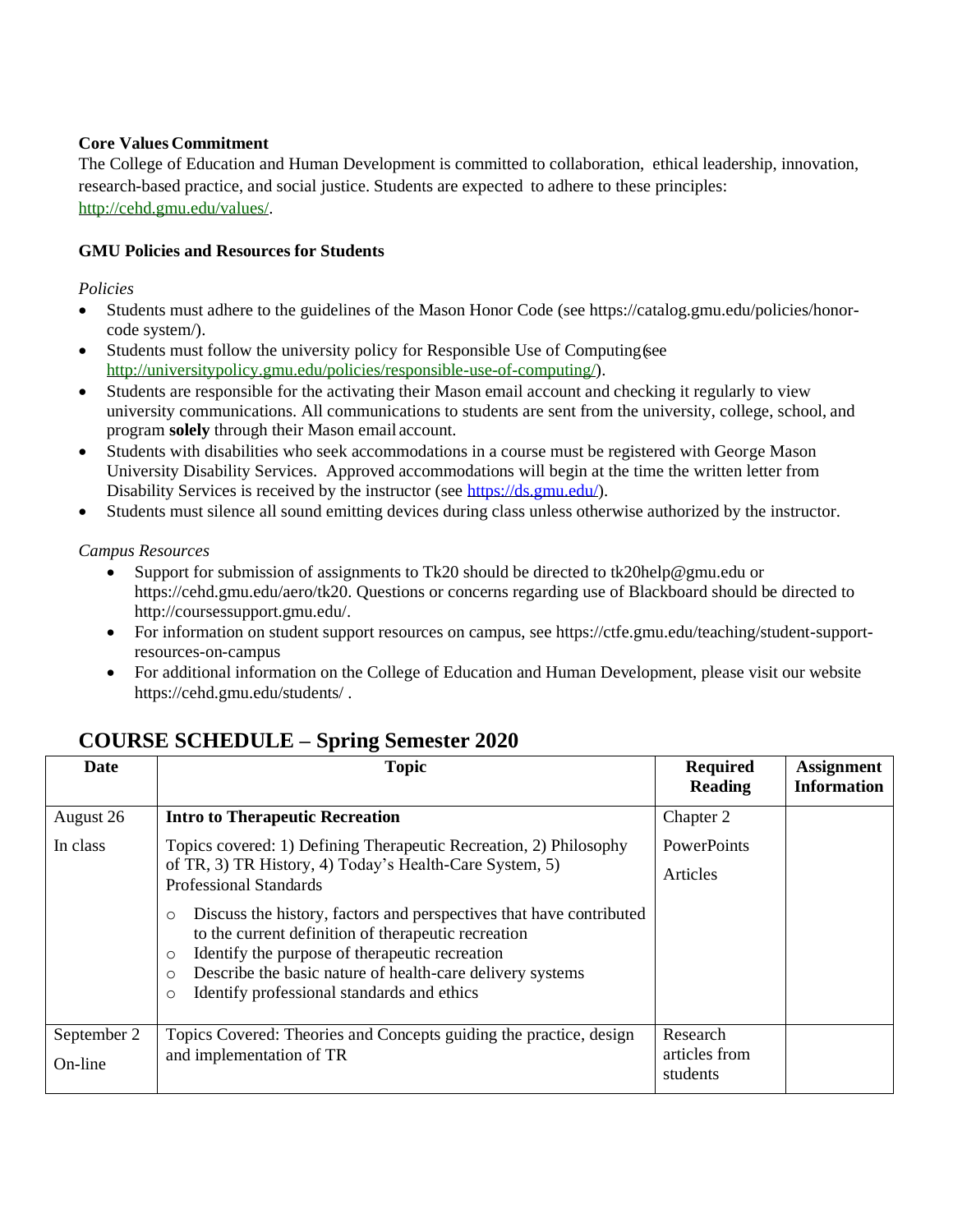| <b>Date</b>           | <b>Topic</b>                                                                                                                                     | <b>Required</b><br><b>Reading</b> | <b>Assignment</b><br><b>Information</b> |
|-----------------------|--------------------------------------------------------------------------------------------------------------------------------------------------|-----------------------------------|-----------------------------------------|
|                       | Identify 3 different theories that influence the practice of therapeutic<br>recreation                                                           |                                   |                                         |
|                       | Identify how the theories are incorporated in TR service goals and<br>outcomes and how they influence TR practice                                |                                   |                                         |
| September 9           | Self-study - no class                                                                                                                            | Text/research                     |                                         |
|                       | Research Assignment 1: theories, concepts and influencers                                                                                        | articles on<br>assigned topics    |                                         |
| September 16          | Off-site Demonstration - Providence Community Center -                                                                                           | Articles for                      | <b>Assignment</b>                       |
| Program<br>Visitation | Topics Covered: 1) Purpose and Use of Sensory Therapy Rooms, 2)<br>Techniques for Working with People with Disabilities and Inclusion            | sensory room                      | 1 Due                                   |
| (Masks<br>Required)   | Guest: Sandi Dallhoff, Division Director for FXC Therapeutic<br>Recreation                                                                       |                                   |                                         |
| September 23          | <b>Therapeutic Recreation Practice Models</b>                                                                                                    | Chapter 1                         |                                         |
| In Class              | Identify 3 different models that help conceptualize the practice of<br>$\mathbf{D}$<br>therapeutic recreation                                    |                                   |                                         |
|                       | Identify the roles, settings, and responsibilities common to<br>2)<br>therapeutic recreation                                                     |                                   |                                         |
|                       | Identify the service goals and outcomes of therapeutic recreation<br>3)                                                                          |                                   |                                         |
| September 30          | Integrating Prevention & Social Determinants of Health in TR                                                                                     | Article and                       |                                         |
| On-Line               | Jesse Ellis, Director of Prevention Services and Successful, Children,<br>and Youth Policy Team Coordinator                                      | power point                       |                                         |
| October 7             | Self-Study - No class                                                                                                                            |                                   |                                         |
|                       | <b>Assignment 2: Disability Research</b>                                                                                                         |                                   |                                         |
| October 14            | <b>Disability Profiles Presentations</b>                                                                                                         | Chapters $6, 7, 8$ ,              | <b>Assignment</b>                       |
| On-Line               | 1) Musculoskeletal, Neuromuscular, Neurological System                                                                                           | 9, 10, 11, 12                     | 2 due                                   |
|                       | Impairments; 2) Sensory and Hidden Impairments; 3) Cognitive<br>Impairments; 4) Psychological Impairments; 5) Juvenile/Adult                     | Student<br>presentation of        |                                         |
|                       | Incarceration; 6) Social Impairments; 7) Children and Youth in                                                                                   | disability profile                |                                         |
|                       | Health Care; 8) Aging Process; 9) Chronic Diseases (HIV, Obesity,<br>Diabetes)                                                                   |                                   |                                         |
| October 21            | Specific Program Planning and the Therapeutic Recreation Process                                                                                 | Chapter 4 pages                   |                                         |
| In Class              | Describe components of TR Process and specific program plans<br>1)                                                                               | $107 - 152$                       |                                         |
|                       | (group and individual plans) to include assessment, planning,<br>implementation, and evaluation (APIE) of group $\&$ individual<br>program plans | PowerPoint<br>Articles            |                                         |
|                       | Identify professional standards of practice and competencies that<br>2)<br>influence program planning                                            |                                   |                                         |